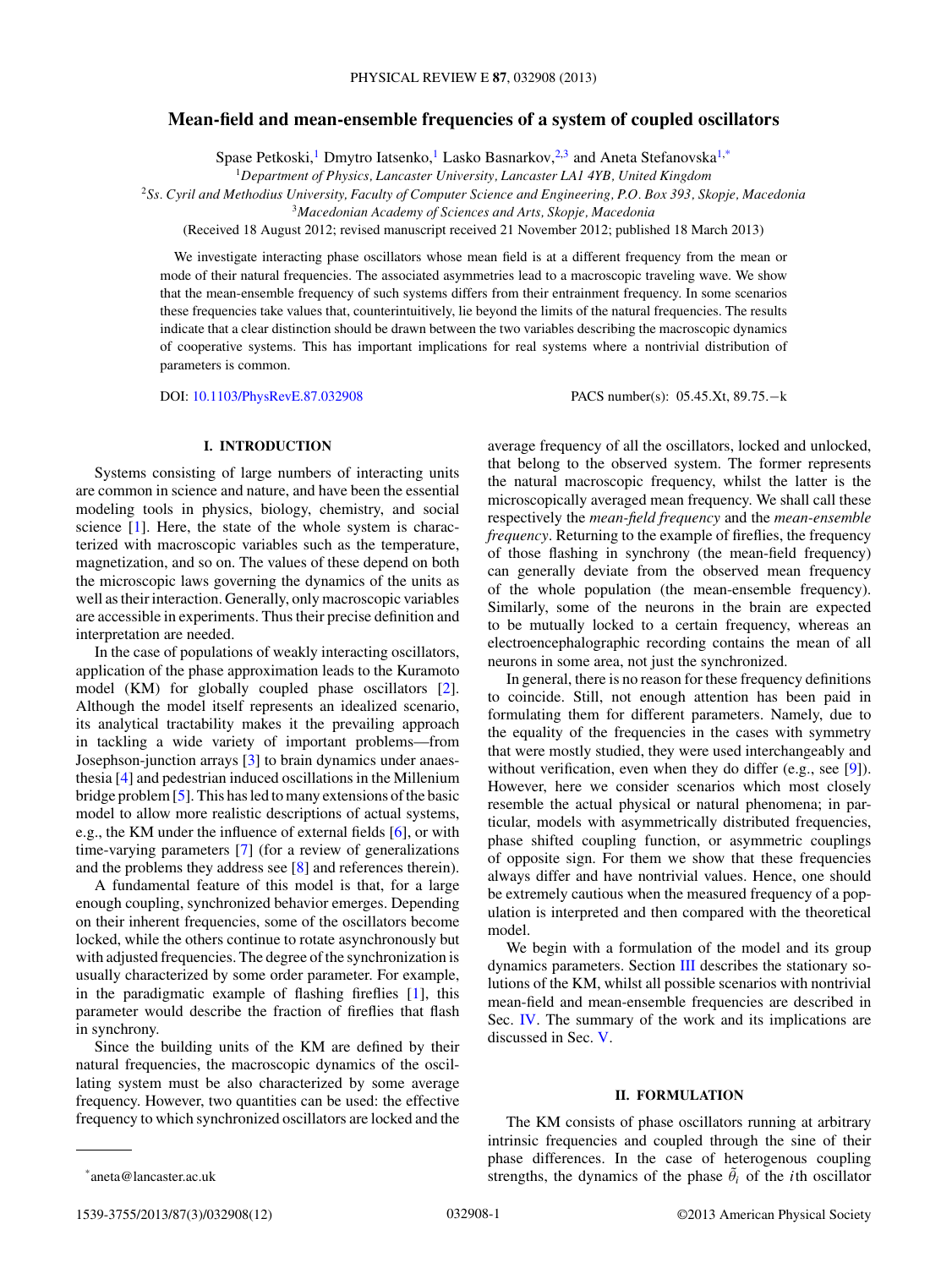<span id="page-1-0"></span>has the form

$$
\dot{\tilde{\theta}}_i = \tilde{\omega}_i + \frac{K_i}{N} \sum_{j=1}^N \sin(\tilde{\theta}_j - \tilde{\theta}_i), \quad i = 1, \dots, N. \tag{1}
$$

Here,  $K_i$  is the coupling strength of each oscillator and it is drawn from a probability distribution  $\Gamma(K)$ . Similarly, the natural frequencies  $\tilde{\omega}_i$  are randomly distributed according to some  $\tilde{g}(\tilde{\omega})$ . The tildes for the frequencies, phases, and their distributions later are intentionally used for reasons to be explained below. Without loss of generality, we assume  $\tilde{g}(\tilde{\omega})$  to have a mean  $\langle \tilde{\omega}_i \rangle$  centered at 0. Hereafter this frame of reference will be called natural. Kuramoto introduced a complex order parameter for this model, defined as a centroid of the complex representation of the oscillators

$$
\tilde{z}(t) \equiv r(t)e^{i\tilde{\psi}(t)} = \frac{1}{N} \sum_{j=1}^{N} e^{i\tilde{\theta}_{j}}.
$$
 (2)

It characterizes the macroscopic behavior of the oscillators, with *r* and  $\tilde{\psi}$  being the amplitude and the phase of the mean field respectively. The former shows the level of synchronization, while the latter gives the position of the peak in the distribution of phases. Generally, the long-term values for both can depend on time. Applying Eq. (2) to the governing equation  $(1)$ , it is rewritten as

$$
\dot{\tilde{\theta}}_i = \tilde{\omega}_i - K_i r \sin(\tilde{\theta}_i - \tilde{\psi}). \tag{3}
$$

For infinitely large populations  $N \to \infty$ , a probability distribution function (PDF)  $\tilde{f}(\tilde{\theta}, \tilde{\omega}, K, t)$  is defined, such that  $\int_{-\pi}^{+\pi} \tilde{f}(\tilde{\theta}, \tilde{\omega}, K, t) d\tilde{\theta} = g(\tilde{\omega}) \Gamma(K)$ . Thus, the complex mean field Eq. (2) becomes

$$
\tilde{z} = \int_{-\pi}^{\pi} \int_{-\infty}^{+\infty} \int_{-\infty}^{+\infty} e^{i\tilde{\theta}} \tilde{f}(\tilde{\theta}, \tilde{\omega}, K, t) d\tilde{\theta} d\tilde{\omega} dK.
$$
 (4)

For convenience, infinite limits in all further definite integrals will be omitted.

As a consequence of the conservation of the number of oscillators the evolution of the density function is governed by a continuity equation

$$
\frac{\partial \tilde{f}}{\partial t} = -\frac{\partial}{\partial \theta} \left\{ \left[ \tilde{\omega} + \frac{K}{2i} (\tilde{z} e^{-i\tilde{\theta}} - \tilde{z}^* e^{i\tilde{\theta}}) \right] \tilde{f} \right\}.
$$
 (5)

Here the right-hand side of Eq.  $(3)$  is used and the sine function is expressed with complex exponents. Moreover, since  $\tilde{f}$  is  $2\pi$ periodic in  $\tilde{\theta}$  it allows a Fourier expansion and can be written as

$$
\tilde{f} = \frac{\tilde{g}(\tilde{\omega})\Gamma(K)}{2\pi} \left\{ 1 + \sum_{k=1}^{\infty} [\tilde{f}_k(\tilde{\omega}, K, t) e^{ik\tilde{\theta}} + \text{c.c.}] \right\},\qquad(6)
$$

where c.c. are the complex conjugates and  $\tilde{f}_{-k} = \tilde{f}_k^*$ .

In the limit  $t \to \infty$ , the ensemble described by (5) might settle into a stationary state for some rotating frame. We define (i) systems that have stationary solutions in some frame of reference, i.e., the complex mean field and the distribution of phases rotate uniformly and they have a constant mean field after the initial transitions; and (ii) systems that experience complex nonstable behavior, i.e., a time-varying amplitude of the order parameter  $r(t)$ . These definitions might differ from

usual descriptions found elsewhere which regard as stationary only those solutions that are fixed in the natural reference frame. In this work, our attention is focused on the ensembles with stationary solutions as described by (i).

For the case of identically coupled oscillators with unimodal and symmetric distributions of their natural frequencies, above the critical coupling a phase locking of the oscillators takes place around the peak of  $\tilde{g}(\tilde{\omega})$  where the density of the oscillators is highest [\[2\]](#page-11-0). As a consequence of the symmetry, the group dynamics is stationary and both mean frequencies are equal to the mode of  $\tilde{g}(\tilde{\omega})$ , which in this case is also its mean value.

Nevertheless, introducing multimodal or asymmetric  $\tilde{g}(\tilde{\omega})$ , or distributed *K*, leads to much richer dynamics. Thus, for multimodal  $\tilde{g}(\tilde{\omega})$  bistabilities and standing waves emerge [\[10–12\]](#page-11-0). A standing wave is a macroscopic solution where neither  $\hat{f}(\hat{\theta}, \tilde{\omega}, K, t)$  nor  $\tilde{z}(t)$  are stationary in any rotating frame. This further implies nonstationarity of  $r(t)$ . Standing waves are also observed in systems with symmetrical bimodal distribution of natural frequencies, with the exact result for bifurcations between different states given in [\[13\]](#page-11-0).

Traveling waves (TW), another peculiar group behavior, have also been observed for different parameter ranges within the same systems  $[10,11]$ . In our analysis, a TW state is considered to be any solution characterized by long-term stationarity of the mean-field amplitude, whereas the frequency of the locking  $\Omega$  differs from the mean of the natural frequencies. In other words, the locking of synchronized oscillators is in a frame different from the natural. This also represents a stationary solution according to its definition above.

A recent study [\[9\]](#page-11-0) shows the occurrence of TW in models with positive and negative coupling strengths, and identifies socalled conformists and contrarians. Similarly, a synchronization around a frequency that is different from the mean or the peak of the distribution was reported for ensembles that have an asymmetric unimodal distribution of natural frequencies [\[14\]](#page-11-0). It is also worth mentioning here the Kuramoto-Sakaguchi model [\[15\]](#page-11-0), where the phase shift is introduced into the coupling function, to allow synchronization at a frequency different from the mean of the natural frequencies. Hence, it always leads to TW states. Additionally, the whole class of models of nonisochronous oscillators with constant shear can be reduced to this model [\[2,16\]](#page-11-0).

Stationary solutions for fully symmetric populations have macroscopic frequencies that are equal to  $\langle \tilde{\omega}_i \rangle$ . In asymmetric scenarios on the other hand, the synchronized cluster experiences nontrivial phase velocity [\[9,14,15\]](#page-11-0). Therefore, the focus of this work is interacting phase oscillators whose coherent behavior is characterized by a TW state, as defined earlier. Having certain asymmetries, either in the frequencies, the coupling parameters, or in the coupling function itself, is a necessary condition for occurrence of this state. As a consequence, the influence of the unsynchronized oscillators on the entrainment frequency does not vanish [\[9,14,15\]](#page-11-0). Additionally, we show that these oscillators also cause the mean-ensemble frequency to have a nontrivial value. It generally differs from the entrainment frequency, but also from the mean and the mode of the natural frequencies.

Before proceeding with the analysis of all cases with TW state, let us define the macroscopic frequencies that we have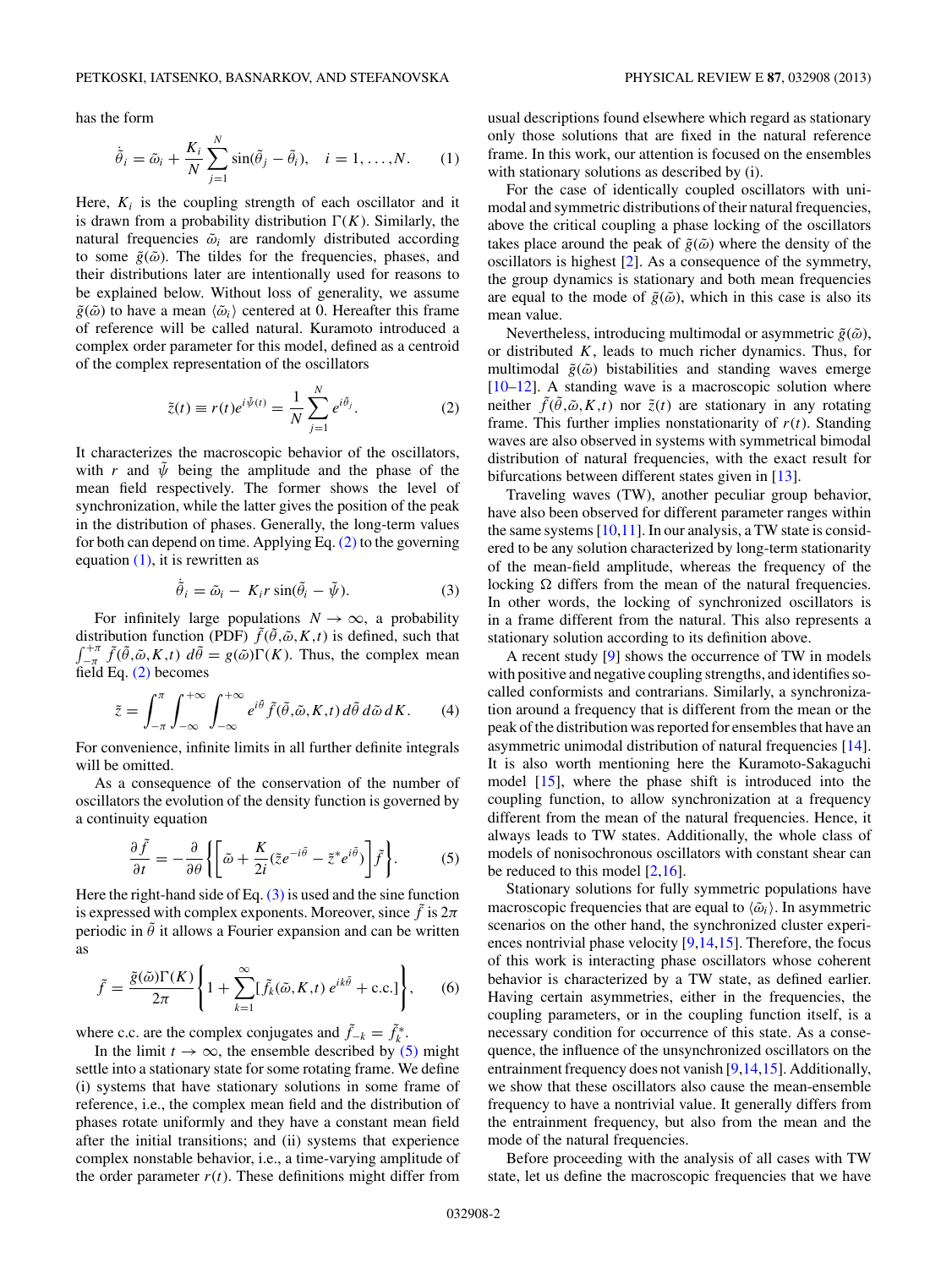<span id="page-2-0"></span>already discussed. The mean-field frequency represents the velocity of the mean phase  $\tilde{\psi}$  and is obtained from the time derivative of the complex mean field  $(2)$ ,

$$
\dot{\tilde{z}}e^{-i\tilde{\psi}} = \dot{r} + i\dot{\tilde{\psi}}r = \frac{1}{N} \sum_{j=1}^{N} i\dot{\tilde{\theta}}_{j} e^{i(\tilde{\theta}_{j} - \tilde{\psi})}.
$$
 (7)

Taking into account that *r* and  $\psi$  are both real, the same is true for their time derivatives, so from Eqs.  $(3)$  and  $(7)$  one finally obtains following evolutions of the amplitude and the phase of the complex mean field:

$$
\dot{\tilde{\psi}} \equiv \Omega = \frac{1}{rN} \sum_{j=1}^{N} [\tilde{\omega}_j - K_j r \sin(\tilde{\theta}_j - \tilde{\psi})] \cos(\tilde{\theta}_j - \tilde{\psi}).
$$
\n(8)

The expression for  $\dot{\psi}$  represents the velocity of the mean phase, i.e., the frequency of the synchronized oscillators. For the other frequency parameter—the mean frequency of the ensemble—used for characterizing these systems, its definition leads to

$$
\tilde{f}_{\text{ens}} \equiv \frac{1}{N} \sum_{j=1}^{N} \dot{\tilde{\theta}}_{j} = \frac{1}{N} \sum_{j=1}^{N} [\tilde{\omega}_{j} - K_{j} r \sin(\tilde{\theta}_{j} - \tilde{\psi})]. \tag{9}
$$

In the infinite limit,  $(6)$  is introduced into  $(4)$ . By taking the time derivative and applying the substitution  $(5)$ , the evolution of the complex order parameter is obtained:

$$
\dot{\tilde{z}} = \iint \left[ i \tilde{\omega} \tilde{f}_1^* + \frac{K}{2} (\tilde{z} - \tilde{z}^* \tilde{f}_2^*) \right] \tilde{g}(\tilde{\omega}) \Gamma(K) d\tilde{\omega} dK. \tag{10}
$$

Similarly, the mean frequency of the ensemble becomes

$$
\tilde{f}_{\text{ens}} = \int_{-\pi}^{\pi} \iint \dot{\tilde{\theta}} \, \tilde{f}(\tilde{\theta}, \tilde{\omega}, K, t) d\tilde{\theta} \, d\tilde{\omega} \, dK. \tag{11}
$$

## **III. STATIONARY SOLUTIONS FOR THE PHASE DISTRIBUTION**

For a large class of problems, the long-term coherent dynamics of an ensemble of phase oscillators is time independent, as a consequence of the stationary distribution of the phases. This implies existence of the stationary solution of the continuity equation  $(5)$ , which does not need to be in the natural reference frame. A recent work [\[17\]](#page-11-0) discusses generalized empirical stability conditions for these systems.

From now on we consider that the ensemble has nonzero mean field, i.e., it is out of the incoherent state (a fully incoherent solution is also stationary), and that stationary solutions for the phase distribution exist in some planes of reference. This is true for the simplest possible scenario: unimodal symmetric frequency distribution and constant coupling strengths. The TW state is another possible scenario with this property, despite the fact that in this situation the velocity of the mean phase (or the mean-field frequency as defined here) differs from the mean of the natural frequencies.

In our analysis the mean-field frequency is allowed to be nonzero despite assuming that  $\langle \tilde{\omega} \rangle = 0$ . Still, most of the time we work in the frame where  $\tilde{f}(\tilde{\theta}, \tilde{\omega}, K, t)$  is stationary: the reference frame rotating with the frequency  $\Omega$ . Here the phases of the oscillators are  $\theta = \tilde{\theta} - \Omega t$  and the phase corresponding to the complex order parameter is  $\psi = \tilde{\psi} - \Omega t$ . The distribution of the natural frequencies becomes  $g(\omega)$  =  $\tilde{g}(\omega + \Omega)$  with mean  $-\Omega$ . In the same frame  $\psi = 0$  can be assumed after an appropriate phase shift.

For any ensemble, if the stationary solution of  $(5)$  exists, then it exhibits two types of long-term behavior, depending on the size of  $|\tilde{\omega} - \Omega| = |\omega|$  relative to  $|Kr|$  and to the sign of *K*. The oscillators with  $|\omega|$  <  $|Kr|$  approach a stable fixed point defined implicitly by

$$
\theta = \begin{cases} \arcsin \frac{\omega}{|K|r}, & \text{if } K > 0\\ \pi + \arcsin \frac{\omega}{|K|r}, & \text{if } K < 0. \end{cases} \tag{12}
$$

These oscillators are called *locked* because they maintain constant phase difference, while rotating at frequency  $\Omega$ in the original frame. It is also assumed that synchronized oscillators with positive couplings have phases in the interval (−*π/*2*,π/*2), while those with negative are in (*π/*2*,*3*π/*2), since these are necessities for stable solutions of Eq. (12) [\[8\]](#page-11-0). In contrast, the oscillators with  $|\omega_i| > |K_i r|$  rotate in a nonuniform manner. As expected, the locked oscillators correspond to the center of  $g(\omega)$  and the drifting oscillators correspond to the tails.

For the synchronized oscillators the stationary distribution of the phases becomes

$$
f_s(\theta, \omega, K, t)
$$
  
= 
$$
\begin{cases} g(\omega)\Gamma(K)\delta[\theta - \arcsin(\frac{\omega}{|K|_{r}})], & \text{if } K > 0, \\ g(\omega)\Gamma(K)\delta[\theta - \arcsin(\frac{\omega}{|K|_{r}}) - \pi], & \text{if } K < 0. \end{cases}
$$
(13)

Oscillators with frequencies in the interval  $|\omega| > r|K|$  are out of synchrony with the mean phase. Their stationary distribution is obtained from the continuity equation [\(5\)](#page-1-0) and the normalization condition of  $f(\theta, \omega, K, t)$ , such that

$$
f_{as}(\theta,\omega,K,t) = g(\omega)\Gamma(K)\frac{\sqrt{\omega^2 - (Kr)^2}}{2\pi|\omega - Kr\sin(\theta)|}.
$$
 (14)

Hence, the real and imaginary parts of the complex mean-field definition, Eq. [\(4\),](#page-1-0) become

$$
r = \int_{-\pi}^{\pi} \iint \cos \theta f(\theta, \omega, K, t) d\theta d\omega dK, \qquad (15)
$$

$$
0 = \int_{-\pi}^{\pi} \iint \sin \theta f(\theta, \omega, K, t) d\theta d\omega \, dK. \tag{16}
$$

The latter is identified as the phase balance equation.

The distribution of the phases for synchronized oscillators, Eq. (13), for each  $\omega$  implies  $\pi$  difference between the phases of the synchronized clusters with couplings of opposite sign. Nevertheless, this holds for the distribution  $f_s(\omega, K, \theta, t)$  only if  $g(\omega)$  is symmetric. This is not the case for the TW state, where even if the oscillators were symmetrically distributed in the natural frame, the symmetry would be broken when moving to the frame rotating with  $\Omega$ . Thereafter, the centroids of the phases will be shifted from the  $\pi$  mutual distance, a phenomenon that was reported in [\[9\]](#page-11-0).

In the rotating reference frame the locked oscillators are frozen; i.e., by definition  $\dot{\theta} = \dot{\psi} = 0$ . Thus only the drifting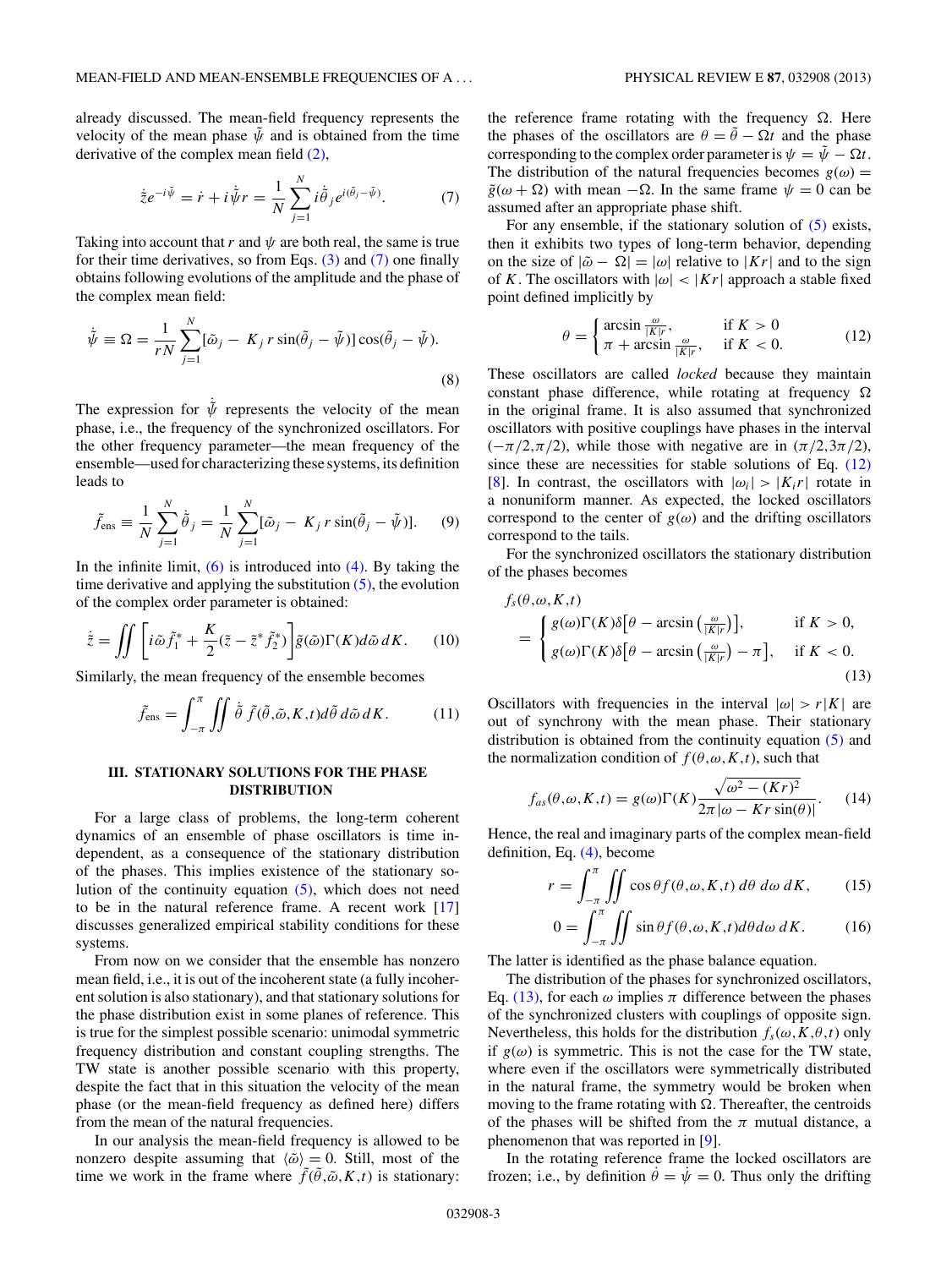<span id="page-3-0"></span>ones need to be considered. This can be applied in the expression for the mean frequency of the ensemble, Eq.  $(11)$ , which becomes (see the Appendix)

$$
f_{\text{ens}} = \iint_{|Kr|}^{\infty} [g(\omega) - g(-\omega)] \Gamma(K) \sqrt{\omega^2 - (Kr)^2} d\omega \, dK. \tag{17}
$$

The definition  $(17)$  is not restricted to any distributions of the natural frequencies and couplings.

Going back to the rotating frame where the original  $\tilde{g}(\tilde{\omega})$ has zero mean, frequency parameters of the TW state are characterized by  $\Omega$  and  $\tilde{f}_{\text{ens}}$ , where

$$
\tilde{f}_{\text{ens}} = f_{\text{ens}} + \Omega.
$$

As a consequence of [\(16\)](#page-2-0)  $\Omega$  can equal 0 only if  $g(\omega)$  is symmetric in the boundaries of the integral in (17) [\[14\]](#page-11-0). This means that for any zero-centered distribution of the natural frequencies  $\tilde{g}(\tilde{\omega})$  which is even in the intervals  $\tilde{\omega} > |rK|$  (e.g., Lorentzian, Gaussian, etc.) the function inside the integral is also even if  $\Omega = 0$ . Thus the integrals cancel each other and  $\tilde{f}_{\text{ens}} = f_{\text{ens}} = \Omega = 0.$ 

#### **IV. THE TRAVELING WAVE STATES**

In the following we discuss the possible scenarios that lead to the TW state for which we also obtain mean frequency parameters described earlier.

All further analyses are carried out in the rotating frame of the entrainment frequency  $\Omega$ , such that  $\dot{\psi} \equiv 0$  and natural frequencies are distributed according to  $\tilde{g}(\omega + \Omega)$ , where  $\tilde{g}(\tilde{\omega})$ has zero mean. However, for better clarity of the figures, frequencies in the examples with asymmetric  $\tilde{g}(\tilde{\omega})$  are depicted as seen from the original distribution described in the captions. In other words, compared to the results from the analysis, the plots are shifted by the means of the given distributions  $\tilde{g}(\tilde{\omega})$ .

## **A. Traveling waves in the Kuramoto model with contrarians and conformists**

First we focus on the TW solution described in [\[9\]](#page-11-0), which actually inspired this work. The model shows resemblance to sociophysical models of opinion formation [\[18\]](#page-11-0) and is also a continuation of the KM with distributed positive couplings [\[19\]](#page-11-0).

The distribution of the couplings is

$$
\Gamma(K) = (1 - p)\delta(K - K_1) + p\delta(K - K_2),
$$

where  $K_1 < 0$  and  $K_2 > 0$ , and p denotes the probability that a randomly chosen oscillator is a conformist, while  $q = 1 - p$ is the probability that a random oscillator is a contrarian. The natural frequencies follow a zero-centered Lorentzian distribution with half-width *γ* ,

$$
\tilde{g}(\tilde{\omega}) = \frac{\gamma}{\pi(\tilde{\omega}^2 + \gamma^2)}.
$$

As stated in [\[9\]](#page-11-0), if the absolute coupling strength is higher for conformists than for the contrarians, then for some region in the parameter space  $\gamma - p$ , the synchronized oscillators will experience a TW. This means that both peaks in the phase distribution uniformly rotate in same direction. The waves appear in symmetric pairs, with frequencies  $\pm \Omega$ , since they result from the asymmetry in the coupling strengths. In contrast, if the TW is due to the asymmetry in the natural frequencies or in the coupling function, the waves are not paired, as discussed later.

Following the definitions of  $\Gamma(K)$  and  $\tilde{g}(\tilde{\omega})$ , and using the substitution  $\omega^2 - (K_{1/2}r)^2 = u_{1,2}^2$ , the integrals in Eq. (17) are analytically solved, yielding

$$
f_{\text{ens}} = -\sqrt{2}\Omega\gamma \left\{ \frac{1 - p}{\sqrt{\sqrt{\left(\gamma^2 + \Omega^2 + K_1^2 r^2\right)^2 - 4K_1^2 r^2 \Omega^2} - \Omega^2 + K_1^2 r^2 + \gamma^2}} \right\} + \frac{p}{\sqrt{\sqrt{\left(\gamma^2 + \Omega^2 + K_2^2 r^2\right)^2 - 4K_2^2 r^2 \Omega^2} - \Omega^2 + K_2^2 r^2 + \gamma^2}} \right\}.
$$
(18)

This expression can be straightforwardly generalized for multimodal-*δ* distributed coupling strengths.

It is obvious that  $\Omega = 0$  will imply  $\tilde{f}_{\text{ens}} = 0$ . Hence only in the presence of a TW may the mean frequency of the ensemble differ from the mean phase velocity for this model. Similarly, for the TW state  $f_{\text{ens}}$  is nonzero and has opposite sign from  $\Omega$ . Additionally it can be shown that the expression in the curly brackets is smaller than  $1/\gamma$ , so that in the natural reference frame,  $|\tilde{f}_{\text{ens}}| < |\Omega|$  always holds. This is also evident from the numerical results plotted in Fig. [1.](#page-4-0)

Let us now derive the expression for obtaining the frequency  $\Omega$  of the TW, as seen in the natural reference frame. Ott and

Antonsen, in their seminal work [\[20\]](#page-11-0), showed that macroscopic evolution of large systems of coupled oscillators can be described by an explicit definite set of nonlinear differential equations. They introduced an ansatz for the complex Fourier coefficients in Eq. [\(6\),](#page-1-0)

$$
\tilde{f}_k(\tilde{\omega}, K, t) = [\tilde{\alpha}(\tilde{\omega}, K, t)]^k, \tag{19}
$$

which exactly solves the governing equation  $(5)$ , as long as  $\tilde{\alpha}(\tilde{\omega}, K, t)$  evolves following the nonlinear equation

$$
\frac{\partial \tilde{\alpha}}{\partial t} + i \tilde{\omega} \tilde{\alpha} + \frac{K}{2} (\tilde{z} \tilde{\alpha}^2 - \tilde{z}^*) = 0.
$$
 (20)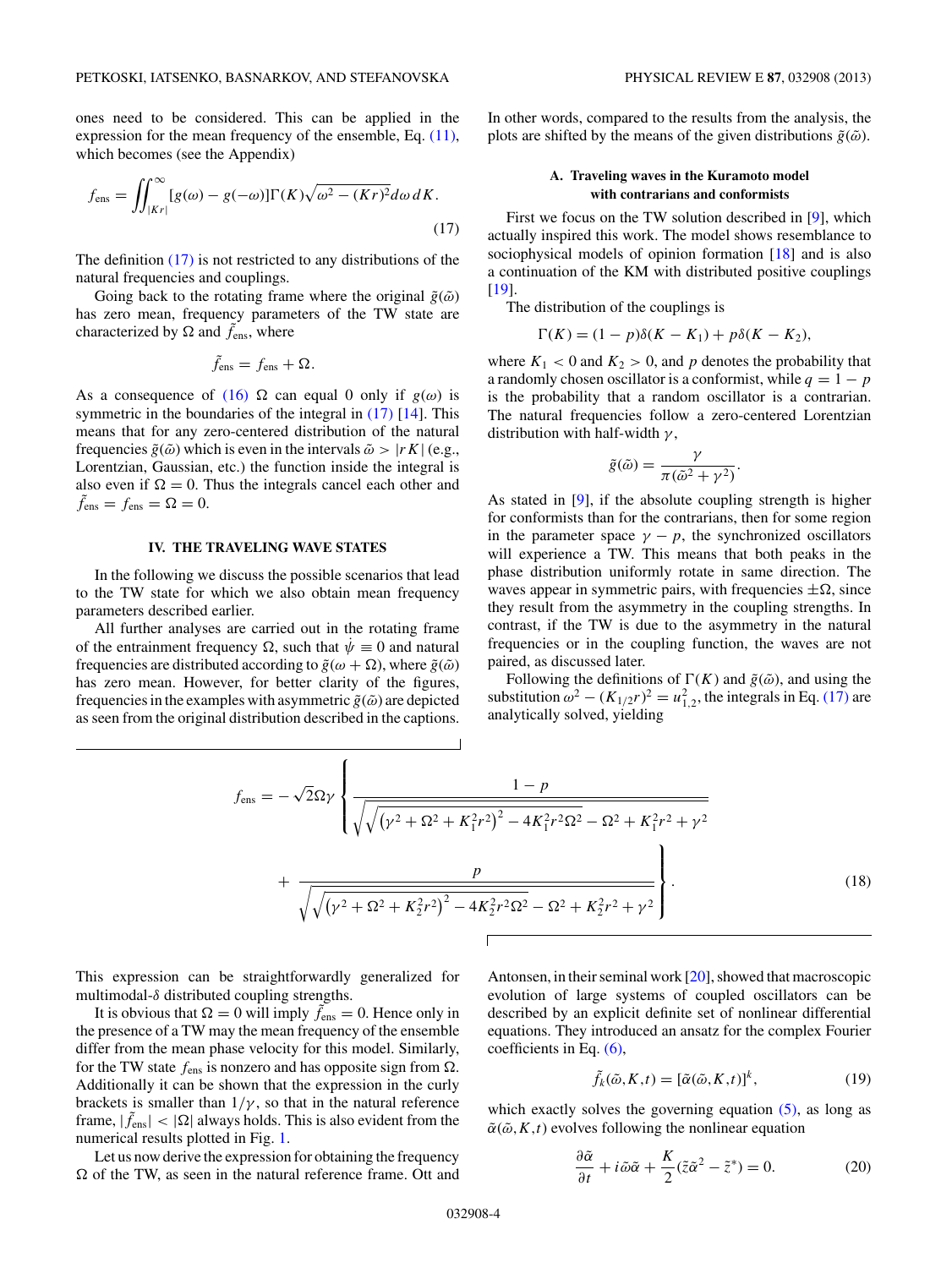<span id="page-4-0"></span>

FIG. 1. (Color online) The amplitude  $r$  and frequency  $\Omega$  of the mean field, and the mean-ensemble frequency  $\tilde{f}_{\text{ens}}$  vs the ratio p. Theoretical results are given with a solid line (black) for *r*, a dotted line (red) for  $\Omega$ , and a dashed line (blue) for  $\tilde{f}_{\text{ens}}$ . Results from numerical simulations are shown with squares (black) for *r*, triangles (red) for  $Ω$ , and diamonds (blue) for  $\tilde{f}_{\text{ens}}$ . Parameters:  $γ = 0.05$ ,  $K_1 = -1$ , and  $K_2 = 2$ .

When this ansatz is implemented in Eq.  $(4)$ , the order parameter reduces to

$$
\tilde{z} = \iint \tilde{\alpha}^*(\omega, K, t) \tilde{g}(\tilde{\omega}) \Gamma(K) d\tilde{\omega} dK.
$$
 (21)

Note that applying this ansatz in  $(10)$  leads to a simplified expression for the evolution of the complex order parameter,

$$
\dot{\tilde{z}} = \iint \left[ i\tilde{\omega}\tilde{\alpha}^* + \frac{K}{2} (\tilde{z} - \tilde{z}^* \tilde{\alpha}^{*2}) \right] \tilde{g}(\tilde{\omega}) \Gamma(K) d\tilde{\omega} dK, \quad (22)
$$

from which the frequency of entrainment can be obtained. Similarly, substituting Eqs.  $(3)$  and  $(6)$  and the ansatz  $(19)$  into Eq. [\(11\)](#page-2-0) transforms the mean-ensemble frequency to

$$
\tilde{f}_{\text{ens}} = \iint \left[ \tilde{\omega} - \frac{K}{2i} (\tilde{z}\alpha - \tilde{z}^* \tilde{\alpha}^*) \right] \tilde{g}(\tilde{\omega}) \Gamma(K) d\tilde{\omega} dK. \tag{23}
$$

We start by considering the low-dimensional evolution [\(20\)](#page-3-0) in the reference frame of the TW. Similar analysis, but in the natural frame was performed in [\[9\]](#page-11-0). First the bimodal-*δ* and Lorentzian distributions for  $\Gamma(K)$  and  $g(\omega)$ , respectively, are substituted into the integral Eq.  $(21)$ , such that it yields

$$
z^* = (1 - p)\alpha_1(\Omega - i\gamma, K_1) + p\alpha_2(\Omega - i\gamma, K_2). \tag{24}
$$

This is then used in Eq. [\(20\),](#page-3-0) which, rewritten for both  $\alpha_1(\Omega$  $i\gamma$ ,  $K_1$ ) and  $\alpha_2(\Omega - i\gamma, K_2)$ , results in

$$
\frac{\partial \alpha_{1,2}}{\partial t} + (i\,\Omega + \gamma)\alpha_{1,2} + \frac{K_{1,2}}{2} \left( z\alpha_{1,2}^2 - z^* \right) = 0, \quad (25)
$$

where we omit the dependencies of  $\alpha(\omega, K, t)$ . As previously stated, we are interested in a stationary solution of the TW state in the  $t \to \infty$  limit. This implies time-independent distribution of the phases in this limit, or from the ansatz [\(19\),](#page-3-0) time-independent  $\alpha_{1,2}$  with  $\partial \alpha_{1,2}/\partial t = 0$ . Further, similar to [\[9\]](#page-11-0), complex order parameters for each of the subpopulations, and the difference between their phases, are defined:

$$
r_1 e^{-i\psi_1} = \alpha_1, \quad r_2 e^{-i\psi_2} = \alpha_2, \quad \delta = \psi_1 - \psi_2 = \text{const.}
$$
\n(26)

In this way it is ensured that both synchronized populations, in-phase and antiphase, rotate with the same velocity  $\Omega$  in the natural frame, and preserve constant phase difference. In the rotating frame of the TW  $\dot{\psi} = 0$ , so  $\psi \equiv 0$  can be set without loss of generality. Thus, from Eqs. (25) and (26) we obtain the following evolutions which describe a fixed point in the  ${r_1, r_2, \psi_1, \psi_2}$  space:

$$
\dot{r}_1 = -\gamma r_1 - \frac{K_1}{2} \left[ (r_1^2 - 1)(pr_2 \cos \delta + qr_1) \right] = 0, \quad (27)
$$

$$
\dot{r}_2 = -\gamma r_2 - \frac{K_2}{2} \left[ \left( r_2^2 - 1 \right) \left( pr_2 + qr_1 \cos \delta \right) \right] = 0, \quad (28)
$$

$$
\dot{\psi}_1 = \Omega - \frac{K_1}{2r_1} pr_2 \sin \delta (r_1^2 + 1) = 0, \tag{29}
$$

$$
\dot{\psi}_2 = \Omega + \frac{K_2}{2r_2}qr_1\sin\delta(r_2^2 + 1) = 0.
$$
 (30)

The low-dimensional parameters including  $\Omega$  can be now obtained self-consistently. The steady states (29) and (30) result from the constant angle difference between the peaks in the phase distribution, i.e.,

$$
\dot{\delta} = -\sin\delta \left[ \frac{K_1}{2r_1} pr_2(r_1^2 + 1) + \frac{K_2}{2r_2} qr_1(r_2^2 + 1) \right] = 0.
$$

Hence, when  $Im[z] = 0$  is applied to Eq. (24), one can use the expression

$$
qr_1 \sin \psi_1 = -pr_1 \sin \psi_2 \tag{31}
$$

and the definition (26) of  $\delta$  to obtain the values of  $\psi_1$  and  $\psi_2$ , such that the system will be fully described.

The equations  $(27)$ – $(30)$  and all further numerical integrations are performed using a Runge-Kutta fourth-order algorithm. Once we have the low-dimensional parameters, Eq. [\(18\)](#page-3-0) is applied to find the mean frequency of the ensemble. Finally, results are compared with the values for the order parameter  $r$ , the mean phase velocity of the ensemble  $\Omega$ , and the mean frequency *f*ens, obtained from the numerical simulations of the ensemble Eq.  $(1)$ , using Eqs.  $(2)$  and  $(9)$ . As in all later simulated scenarios, the number of oscillators was set to  $N = 100000$ ; the time step of the integration was 0.01. The simulations were running for  $10<sup>5</sup>$  time steps, with the initial 90% of each run discarded as possibly transient, while the rest were time averaged. The proportion of the conformists *p* is changed from 0 to 1 at 100 equally spaced points, and the obtained results given in Fig. 1 fully confirm the theoretical analysis.

### **B. Asymmetric unimodal frequency distribution**

Another case of the KM characterized with a stationary solution, where the mean frequency of locked oscillators differs from the mean of the oscillators' natural frequencies, are ensembles with asymmetric unimodal distribution of the natural frequencies, and equal couplings. The asymmetric scenario is also more natural than the symmetric, because any imperfection in the system, however small, can destroy the ideal symmetry. Nevertheless, mostly due to the analytical difficulties, this case has obtained little attention. It was first examined by Sakaguchi and Kuramoto [\[15\]](#page-11-0) and the self-consistent condition for the mean-field frequency was obtained in [\[14\]](#page-11-0).

It is known from  $[14]$  that the phase balance equation  $(16)$ , for  $g(\omega)$  asymmetric in the interval  $|\omega| > rK$ , implies that the oscillators always lock to a frequency that differs from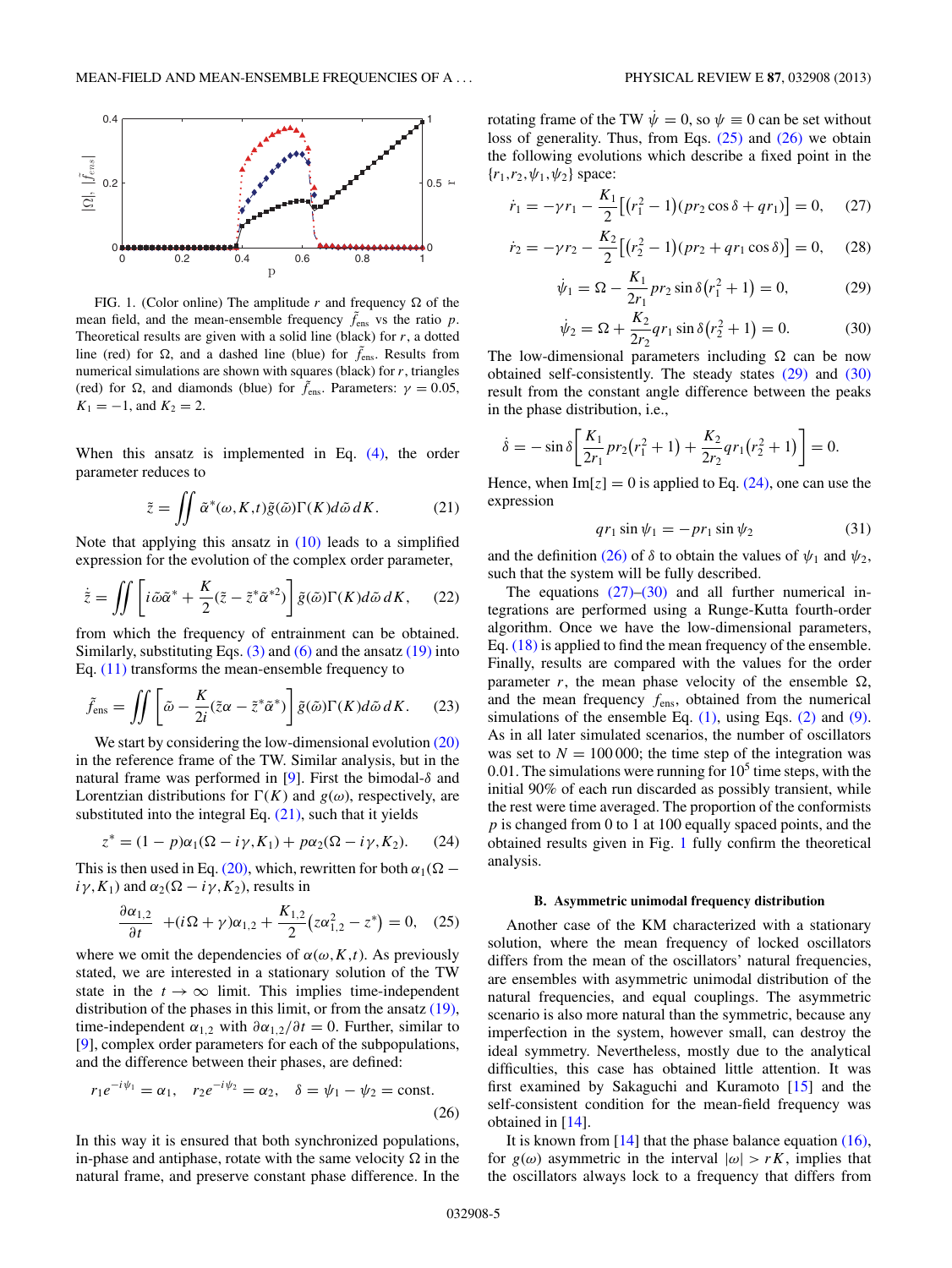<span id="page-5-0"></span>the mean of the natural frequencies. For the mean-ensemble frequency Eq. [\(17\)](#page-3-0) was numerically integrated for ensembles with triangular and log-normal frequency distributions and constant coupling strength. We found that it always gives  $f_{\text{ens}} = -\Omega$  in the TW rotating frame. In other words, the mean-ensemble frequency equals the mean of the natural frequencies, although it differs from the mean-field frequency. The results seemed unexpected at first sight. However, after careful analysis we realized that the derivations for the equation of balance  $(16)$ , as given in [\[14\]](#page-11-0), in the frame rotating with  $\Omega$  indeed leads to Eq. [\(17\).](#page-3-0) Namely, applying the derivations in the Appendix, Eq. [\(16\)](#page-2-0) becomes

$$
0 = \Omega + \iint_{|Kr|}^{\infty} g(\omega)\sqrt{\omega^2 - (Kr)^2} d\omega
$$

$$
- \iint_{-\infty}^{-|Kr|} g(\omega)\sqrt{\omega^2 - (Kr)^2} d\omega = \Omega + f_{\text{ens}}. \tag{32}
$$

Thus, one can conclude that, for the KM with asymmetric frequency distribution, the mean-ensemble frequency is always equal to the mean of the natural frequencies.

Next, a triangular distribution with limits *a* and *b*, and peak at  $c$  was explored. In the scenario shown in Fig.  $2(a)$  the peak is distributed in the interval  $[a,b]$ , while in Fig.  $2(b)$  the coupling strength is increasing from 4 to 10 for fixed *c*. Similarly, for log-normal frequencies

$$
\tilde{g}(\tilde{\omega}) = \frac{1}{\tilde{\omega}\sigma\sqrt{2\pi}}e^{-(\ln\tilde{\omega}-\mu)^2/(2\sigma^2)}, \quad \tilde{\omega} > 0,
$$

 $\mu$  is fixed to 0, while  $\sigma$  is logarithmically distributed, and the results are given in Fig. 2(b). The mean ensemble frequency values also match theoretical values for the means of the given distributions,  $(a + b + c)/3$  and  $e^{\mu + \sigma^2/2}$  respectively.

For the triangular distribution shown in Fig.  $2(a)$  the mode is  $c$ , while for  $2(b)$  it is fixed. Similarly for the log-normal  $\tilde{g}(\tilde{\omega})$  given in Fig. 2(c) the mode is 1 for  $\mu = 0$  and  $\sigma \to 0$ , otherwise it exponentially decreases to 0 as  $e^{\mu-\sigma^2}$ . Hence, the presented results show that the mean-field frequency is always between the mode and the mean of the distribution of natural frequencies, and reaches the latter only when all oscillators become synchronized. That is to say, by increasing the coupling strength for a given frequency distribution, the proportion of synchronized oscillators is also increased. Accordingly the value of  $\Omega$  moves closer to the mean of the distribution, until it eventually reaches it for  $r \to 1$ . For unbounded  $g(\omega)$  the last can only occur when  $K \to \infty$ , while in the case of bounded natural frequencies, for some value of *rK* all oscillators will be entrained. This can also be deduced from Eq. (32). Namely, higher synchronization implies a smaller region for the integral on the right-hand side. At the same time we assume  $g(\omega)$  to be decreasing left and right from the mode, meaning that higher  $r$  leads to smaller value of  $f_{\text{ens}}$ which eventually becomes 0, implying  $\Omega = \tilde{f}_{\text{ens}}$ . Furthermore, the value under the square root in the same integral also decreases with increasing  $r$ . These are confirmed in Figs.  $2(b)$ and  $2(c)$ , where we see that, for smaller couplings and hence for smaller mean field amplitudes,  $\Omega$  is closer to the peak of the distribution and approaches  $\tilde{f}_{\text{ens}}$  for larger coupling.



FIG. 2. (Color online) The amplitude  $r$  and frequency  $\Omega$  of the mean field, and the mean-ensemble frequency  $\tilde{f}_{\text{ens}}$  for unimodal asymmetric natural frequencies. Results from the numerical simulations are shown with squares (black) for  $r$ , triangles (red) for  $\Omega$ , and diamonds (blue) for  $\tilde{f}_{\text{ens}}$ . The lines (blue) are from theoretical results for  $\tilde{f}_{\text{ens}}$  and they also match the means of the frequencies' distributions: crosses (blue). (a) and (b) Triangular  $\tilde{g}(\tilde{\omega})$  in boundaries *a* = 1 and *b* = 10. (a) Coupling  $K = 4.2$  and mode  $c \in [0, 10]$ ; (b)  $K \in [4, 10]$  and  $c = 9$ ; (c) log-normal distribution of natural frequencies, with  $\mu = 0$ ,  $\sigma \in [0.25, 2]$ , and coupling  $K = 4.2$ . The dashed line shows the modes of the distributions.

#### **C. Asymmetric multimodal frequency distribution**

The KM with multimodal asymmetric distribution of natural frequencies is another candidate for the mean-field behavior described by a TW. Nevertheless, due to difficulties that arise in the mathematical analysis of this model, it was never fully solved, nor has a thorough dynamical analysis of possible macroscopic solutions been performed. Still, following the analysis of the symmetric scenario [\[13\]](#page-11-0) and qualitative descriptions of the dynamics in the asymmetric case given in [\[2,13\]](#page-11-0), some conclusions can be drawn. Namely, Kuramoto, in his seminal work [\[2\]](#page-11-0), discusses how transition from incoherence to mutual synchronization might be modified when the oscillators' natural frequencies are bimodally distributed. For sufficiently large coupling strength, he assumed that the clusters of synchronized oscillators "will eventually be entrained to each other to form a single giant oscillator." For smaller coupling strengths compared to the distance between peaks, he envisaged that the synchronized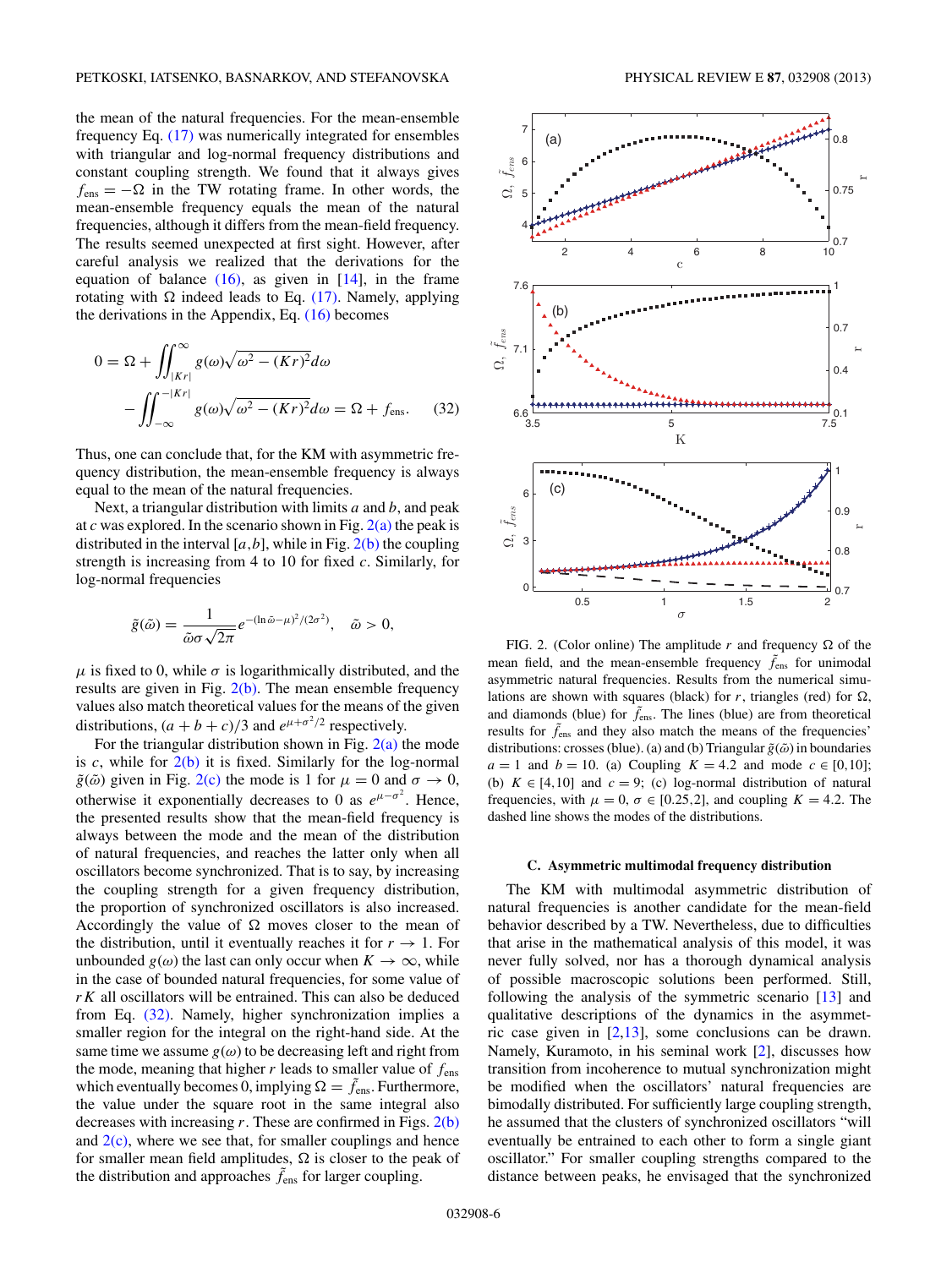<span id="page-6-0"></span>nuclei would be at the peaks of  $g(\omega)$ . Although some of the transitions between different states described in [\[2\]](#page-11-0) for the symmetric case were shown to be wrong [\[13\]](#page-11-0), the description of the mean-field dynamics of a partially synchronized state is indeed correct.

Hence, for a symmetrical  $g(\omega)$  the ensemble should be either partially synchronized for large enough coupling compared to the peaks' distance, or synchronized clusters should exist near the peaks  $[2,13,21]$ . For asymmetrically and bimodally distributed frequencies the partial synchronization will be characterized by TW, whereas standing waves and other complex collective rhythms appear for smaller couplings.

Therefore, for the partially synchronized state in the asymmetric bimodal case, one might expect a TW state to occur. As a consequence of having a single synchronized cluster, the dynamic of the system is similar to the models with unimodal asymmetric distribution described in Sec. [IV B.](#page-4-0) As a result the same conclusion drawn about the asymmetric unimodal scenario also holds for the TW solution of the asymmetric bimodal case. This means that the mean frequency of the ensemble is equal to the mean of  $\tilde{g}(\tilde{\omega})$ , and as such differs from the frequency of the TW experienced by the mean field. Hence, in the TW frame,  $f_{\text{ens}} = -\Omega$ . This can be seen in Fig. 3, where results from numerical simulations confirmed the theoretically expected values for  $\tilde{f}_{\text{ens}}$  and  $\Omega$ .

As an example we analyze the dynamics of a population with bimodal Lorentzian distribution of frequencies

$$
\tilde{g}(\tilde{\omega}) = \frac{(1-p)\gamma_1}{\pi \left[ (\tilde{\omega} - \mu_1)^2 + \gamma_1^2 \right]} + \frac{p\gamma_2}{\pi \left[ (\tilde{\omega} - \mu_2)^2 + \gamma_2^2 \right]}.
$$

The subdistributions are peaked at  $\mu_1$  and  $\mu_2$  with the halfwidths  $\gamma_1$  and  $\gamma_2$  respectively, where *p* is the proportion of the oscillators belonging to the second subdistribution. The full low-dimensional dynamics for this system can be obtained using the ansatz Eq. [\(19\)](#page-3-0) in a similar manner as in Sec. [IV A.](#page-3-0) The integral [\(21\)](#page-4-0) for the given  $\Gamma(K)$  and  $g(\omega)$  yields

$$
z^* = (1 - p)\alpha_1(\mu_1 - \gamma_1, K, t) + p\alpha_2(\mu_1 - \gamma_1, K, t).
$$

Hence, substituting  $\alpha_{1,2}$  in Eq. [\(20\),](#page-3-0) the low-dimensional dynamics are described by two ODEs,

$$
\dot{\alpha}_{1,2} = -(i \mu_{1,2} + \gamma_{1,2})\alpha_{1,2} - \frac{K}{2}(z^* + z\alpha_{1,2}).
$$
 (33)

In all the plots in Fig. 3 the values of the coupling strength are large enough to induce TW instead of standing wave states, i.e., one instead of two synchronized clusters. For Fig.  $3(a)$  both peaks are of equal distance from the zero. This leads to zero mean for any width of the subdistributions, and following previous discussion and Eq. [\(32\)](#page-5-0) it implies  $\tilde{f}_{\text{ens}} = 0$ . For similar deviations of subdistributions the entrainment frequency will be near zero, but closer to the narrower peak, since more oscillators from that subdistribution will be entrained. However, for a large deviation of the first subdistribution compared to the second one, a small number of the oscillators belonging to it will be entrained. These oscillators will be almost equally distributed on both sides of the second peak. Thus, the frequency of the entrained oscillators will asymptotically reach the peak of the second subdistribution in the limit case  $\gamma_1 \rightarrow \infty$ . If in the same limit case  $p \rightarrow 0$  also holds, then with the same reasoning very



FIG. 3. (Color online) The amplitude  $r$  and frequency  $\Omega$  of the mean field, and the mean-ensemble frequency  $\tilde{f}_{\text{ens}}$  vs the frequency width of the first subpopulation  $\gamma_1$ . Results from the simulations, Eq.  $(1)$ , are shown with squares (black) for *r*, triangles (red) for  $\Omega$ , and diamonds (blue) for  $\tilde{f}_{\text{ens}}$ . (a)–(c) The low-dimensional dynamics, Eq. (33), are shown with solid lines (black) for *r*, dotted lines (red) for  $\Omega$ , and dashed lines (blue) for  $\tilde{f}_{\text{ens}}$ . (a)-(c) Bimodal Lorentzian  $\tilde{g}(\tilde{\omega})$ . Parameters:  $\gamma_1 \in [0, 10]$   $\gamma_2 = 0.75$ ,  $\mu_1 = -1$ ,  $\mu_2 = 1$ ,  $K = 5$ , and (a)  $p = 0.5$ , (b)  $p = 0.25$ , and (c)  $p = 0.75$ . (d) Bimodal Gaussian  $\tilde{g}(\tilde{\omega})$  with  $\gamma_1 \in [0, 10]$ ,  $\gamma_2 =$ 0.75,  $\mu_1 = -1.5$ ,  $\mu_2 = 1$ , coupling  $K = 4.25$ , and  $p = 0.5$ .

few entrained oscillators will be close to the second peak. At the same time the mean frequency of the distribution and of the ensemble will be near the first peak. Similarly, for  $p = 0.25$  and  $p = 0.75$  as in Figs. 3(b) and 3(c), the mean of the frequencies is on 1*/*4 or 3*/*4 of the distance between the peaks, respectively, while  $\Omega$  reaches the narrower mode.

The generality of the described analysis for any bimodal distribution is shown in Fig.  $3(d)$ , where the frequency distributions are Gaussian. Although the low-dimensional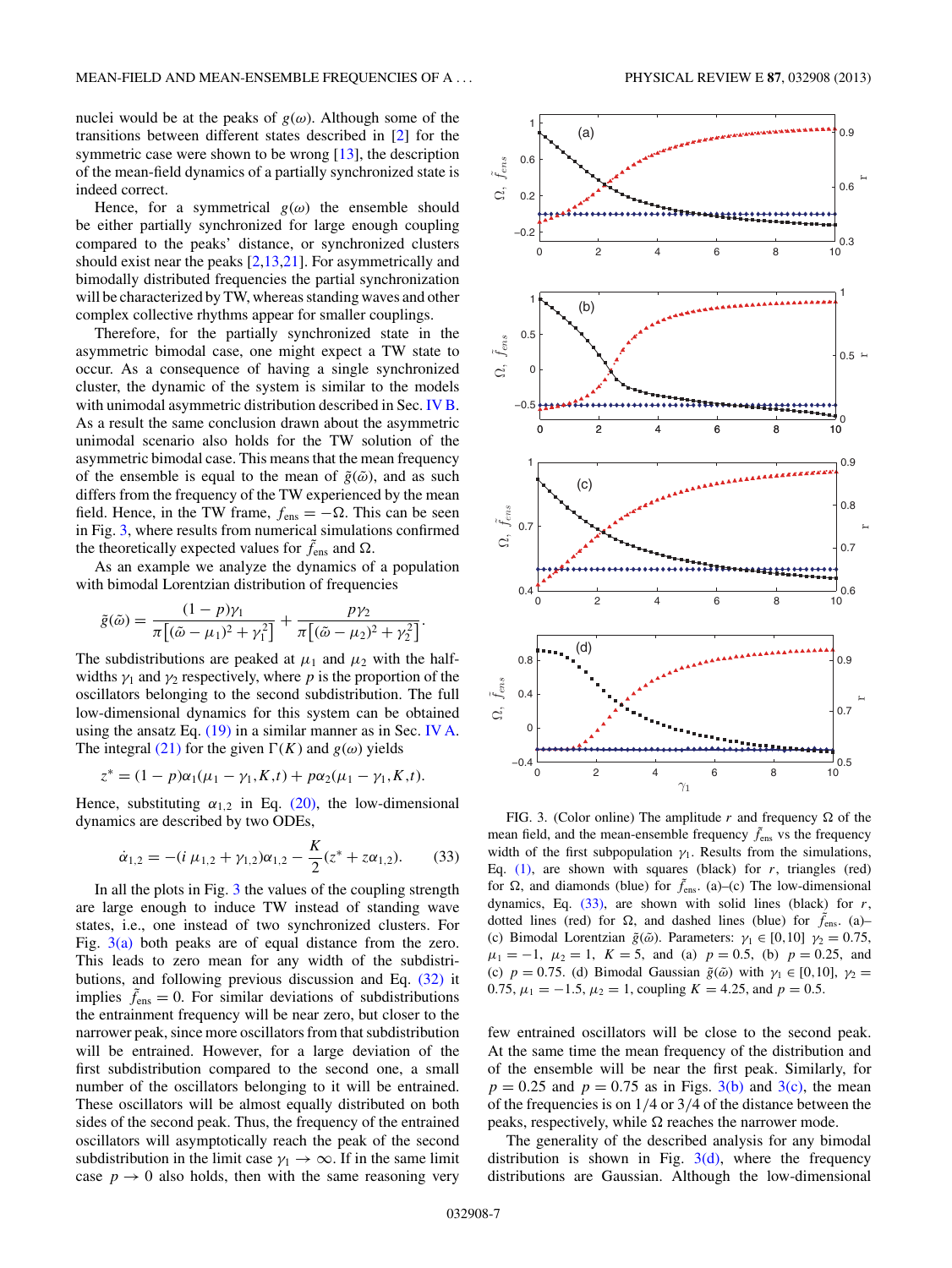<span id="page-7-0"></span>dynamics in a form similar to Eq.  $(33)$  cannot be obtained for this case, the results from the numerical simulations of the ensemble, Eq.  $(1)$ , are in line with the previous discussion concerning Lorentizan  $\tilde{g}$ (*ω*̃).

## **D. Contrarians and conformists with asymmetric unimodal frequency distribution**

The analysis naturally continues with the KM in the presence of both previously analyzed conditions that are required for TW: contrarians and conformists, with asymmetric distribution of natural frequencies. The phase locking in this scenario happens in frames other than the natural for all coherent solutions. But as it will be shown, due to the distributed couplings, the mean ensemble frequency also has nontrivial values; it is not always equal to  $\langle \tilde{\omega} \rangle$ . As another consequence of the asymmetry, the sign of the TW can no longer be expected to be random, as is the case for the contrarians and conformists over symmetrically distributed frequencies [\[9\]](#page-11-0). However, the analysis of this case is largely more complicated compared to previous ones and we have taken some examples only to show the main points.

The phase balance equation  $(16)$  for distributed *K* in this case does not lead to a simple expression, as was Eq.  $(32)$  for equal couplings. Still, following the same procedure, Eqs. [\(13\)](#page-2-0) and  $(14)$  are substituted into Eq.  $(16)$  and, applying the derivations from the Appendix, the balance of phases becomes

$$
0 = \int \frac{\Gamma(K)}{rK} dK \left\{ \int \omega g(\omega) d\omega - \int_{|Kr|}^{\infty} \omega[g(\omega) - g(-\omega)] \sqrt{\omega^2 - (Kr)^2} d\omega \right\}
$$

$$
= \int \frac{\Gamma(K)}{rK} dK \left[ -\Omega + I(K) \right]. \tag{34}
$$

This expression self-consistently gives the frequency of the entrainment, whilst it no longer implies equality of  $\tilde{f}_{\text{ens}}$  and  $\langle \tilde{\omega} \rangle$ , as for constant coupling parameters. Results from numerical simulations shown in Fig. 4 confirm the nontrivial nature of both global frequency parameters. The most interesting phenomena is that  $\Omega$  and  $\tilde{f}_{\text{ens}}$  for some parameters can have values that not only differ from either the mode and the mean of the natural frequencies, but that are also outside of the interval between them as was case for equal *K*. Moreover, they can even be outside of the boundaries of their distribution. For example for the triangular  $\tilde{g}(\tilde{\omega}) \in [0,1]$  depicted in Fig. 4(a), the frequency of the entrainment can be up to  $\sim$  − 1 or to  $\sim$ 2, and similar results occur with  $\tilde{f}_{\text{ens}}$ . These values are clearly out of the region of support of ˜*ω*, which is shaded in the same plot. Note that these on first sight counterintuitive results are a consequence of the very high coupling strengths with opposite sign, and they are still within the general boundaries of  $\tilde{f}_{\text{ens}}$ and  $\Omega$ . Namely, from Eqs. [\(11\)](#page-2-0) and [\(3\),](#page-1-0) it is clear that

$$
\hat{\omega} - \max |K| < \tilde{f}_{\text{ens}} < \hat{\omega} + \max |K|,\tag{35}
$$

while from the fact that the entrainment frequency cannot be out of the limits  $[\min(\dot{\tilde{\theta}}), \max(\dot{\tilde{\theta}})]$  it follows

$$
\min(\tilde{\omega}) - \max |K| < \Omega < \max(\tilde{\omega}) + \max |K|.
$$
\n(36)



FIG. 4. (Color online) The amplitude  $r$  and frequency  $\Omega$  of the mean field, and the mean-ensemble frequency  $\tilde{f}_{\text{ens}}$  for asymmetric ensembles with distributed coupling strengths. Numerically obtained results, Eq. [\(1\),](#page-1-0) are shown with squares (black) for *r*, triangles (red) for  $\Omega$ , and diamonds (blue) for  $\tilde{f}_{\text{ens}}$ . (a)–(c) The dashed lines (blue) are theoretically predicted results for  $\tilde{f}_{\text{ens}}$ , Eq. [\(17\).](#page-3-0) Horizontal dashed and dotted lines are the modes and the means of  $\tilde{g}(\tilde{\omega})$  respectively, and its domain is shaded for (a). (a) Triangular  $\tilde{g}(\tilde{\omega})$  within  $a = 0$  and  $b =$ 1 and peak at  $c = 0.8$ ; bimodal- $\delta \Gamma(K)$  with  $K_1 = -4$ ,  $K_2 = 8$ , and  $p \in [0.34, 1]$ . (b) and (c) Log-normal  $\tilde{g}(\tilde{\omega})$  with  $\mu = 0$  and bimodal- $\delta$  $\Gamma(K)$ . (b)  $\sigma = 1.1$ ,  $K_1 = -10$ ,  $K_2 = 20$ ; and (c)  $\sigma = 1$ ,  $p = 0.55$ ,  $K_1$  ∈ [-6,13],  $K_2$  = 6.

Of course, these are broad limits and only for bounded  $\tilde{g}(\tilde{\omega})$ do the boundaries for  $\Omega$  not reach  $\pm \infty$ .

Hence, for bounded distributions, such as the triangular, and for large enough couplings of opposite signs, the only way the balance equation  $(34)$  can be satisfied is with the emergence of a TW with a large enough value of  $\Omega$ , so that the integral in the same equation will be nonvanishing. Contrarily, if  $I(K) = 0$ for the shown example, i.e.,

$$
\tilde{\omega} - \Omega < |rK|, \quad \forall \tilde{\omega} \text{ for which } \tilde{g}(\tilde{\omega}) > 0,\tag{37}
$$

then the phase balance becomes

$$
0 = (1 - p)/K_1 + p/K_2.
$$
 (38)

If (38) holds, then  $\Omega$  can have any value that still obeys condition (37), so each simulation would give a different TW within these limits. Another consequence from condition (37) when applied to Eq.  $(17)$  is that  $f_{\text{ens}} = 0$ .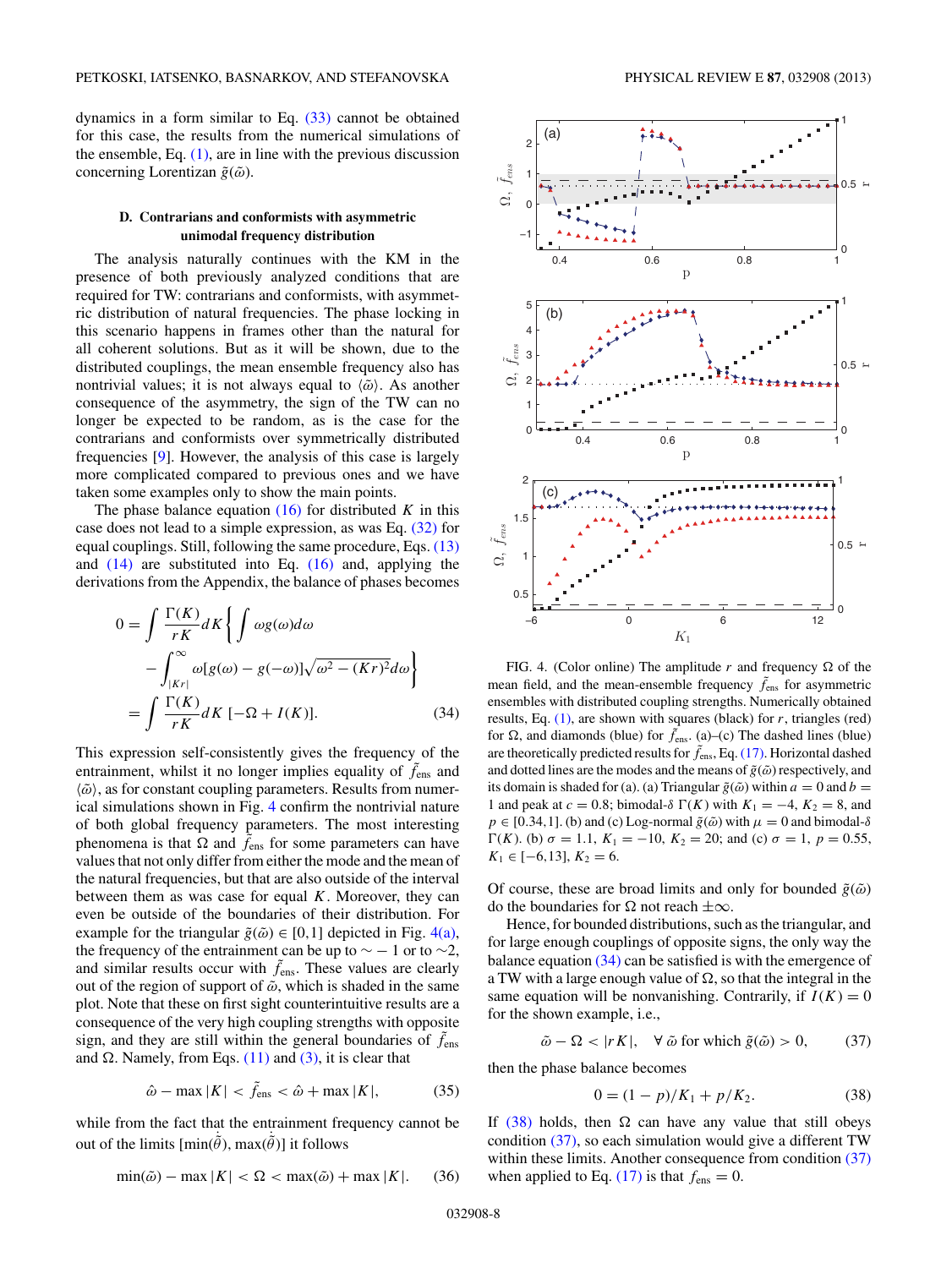If [\(38\)](#page-7-0) is not satisfied, then the oscillators rearrange, rendering the condition  $(37)$  also invalid. The result is the appearance of nonzero  $I(K)$  in Eq. [\(34\)](#page-7-0) to impose the balance of the phases. There may be more than one value for  $\Omega$  which impose this balance, and if that were the case one might expect multiple solutions or even hysteresis behavior. In this work, however, we only numerically confirm that for bounded natural frequencies, as in the example in Fig.  $4(a)$ ,  $\Omega$ , when observed in the natural frame, can have two stable values with opposite signs. In other words, numerical realizations could lead to any of the two stable values. This is illustrated in Fig.  $4(a)$  where one such realization is depicted, whilst in different realizations the values on both sides of the mean and the mode of  $\tilde{g}(\tilde{\omega})$ appeared for *p* around (0*.*35*,*0*.*7).

For the same triangular natural frequencies, if  $p > 0.65$ , then a state similar to the  $\pi$  state in the symmetric model in Sec. [IV A](#page-3-0) is observed. Here, the equality of  $\Omega$  and  $\tilde{f}_{\text{ens}}$ follows from the bounded distribution of the oscillators' natural frequencies, which all become entrained. Similarly the integral  $I(K)$  vanishes, and the requirement for the phase balance holds only if  $\Omega = 0$ . In this way only the first integral of Eq.  $(34)$  survives and it gives  $\langle \tilde{\omega} \rangle$ , which we set to be 0 [although in Fig. [4](#page-7-0) the plots are for nonzero mean frequency distributions, such that the plot (a) has mean 0*.*8].

If the natural frequencies are unbounded then  $I(K) \neq 0$ , meaning that a TW always emerges. For the simulations we have performed, as seen in Figs.  $4(b)$  and  $4(c)$ , the system was always setting the same value for  $\Omega$  that solves Eq. [\(34\)](#page-7-0) for the given parameter range. Thus, for the log-normally distributed  $\omega$ ,  $\Omega$  is always positive, although the existence of another stable TW that also fulfills the phase balance is not excluded. The entrainment of all oscillators is never achieved in this scenario, and the mean frequencies will never reach  $\langle \tilde{\omega} \rangle$ . Still they will approach this value when the number of entrained oscillators is increased, either by increasing the number of conformists, Fig.  $4(b)$ , or by changing the coupling strength of one of the groups, as shown in Fig.  $4(c)$ . The same plots also show that, even when the couplings are all positive, the group frequencies behave qualitatively differently from the case with constant *K*. This characteristic becomes less obvious once the modes are closer to each other. To check the generality of the analysis, we also explored the case when  $K$  is bimodal Gaussian distributed. The results did not show any qualitative difference from the case with bimodal *δ*.

It is expected that, for multimodal couplings, clustering emerges and plays a crucial role in defining the values of  $\tilde{f}_{\text{ens}}$ and  $\Omega$ . A similar phenomenon was also reported in [\[19\]](#page-11-0) for distributed positive and unimodal  $K$ , but as a finite-size effect only. That is to say, the distribution of the locked oscillators, Eq. [\(13\),](#page-2-0) for multimodal- $\delta \Gamma(K)$  will have peaks on different angles  $\psi_i = \arcsin \frac{\omega}{K_i r}$  for each mode  $K_i$ . Further evidence for this explanation can be seen in numerical simulations performed over different  $\Gamma(K)$  and  $g(\omega)$ . Figure 5 presents obtained phase distributions. As can be seen three qualitatively different types were identified.

Firstly for very large coupling strengths compared to the width of  $g(\omega)$ , and for bimodal  $\Gamma(K)$  with modes having different signs, there are two separated peaks corresponding to the contrarians and conformists. The distance between them is smaller than  $\pi$  and the observed TW is similar to that in



FIG. 5. (Color online) PDF of phases for different states of the ensemble with log-normally distributed natural frequencies and bimodal-*δ* distributed coupling strengths. Oscillators with coupling  $K_1$  are shown with a dashed line (red), those with  $K_2$  are following the dotted line (blue,) while the joint distribution is shown with a solid line (black). Parameters:  $\mu = 0$ ,  $\sigma = 1$ , and  $p = 0.5$ . (a)  $K_1 = -10$ ,  $K_2 = 20$ . Two peaks at a distance smaller than  $\pi$  and a TW occurs. (b)  $K_1 = -4$ ,  $K_2 = 8$ . Two peaks at a distance  $\pi$ . (c)  $K_1 = 2$ ,  $K_2 = 3$ . The peaks merge into a single peak in the joint distribution. (d)  $K_1 = 2$ ,  $K_2 = 6$ . Two closely separated peaks.

Sec. [IV A,](#page-3-0) although the asymmetry in  $g(\omega)$  causes asymmetry in the distribution  $f(\theta, \omega, K, t)$ . This is shown in Fig. 5(a), and also in examples (a) and (b) of Fig. [4,](#page-7-0) in the range for *p* around  $0.4 - 0.65$ .

The second scenario differs from the first only in the sense that the absolute values of the coupling strengths are not much bigger than the width of the natural frequencies. As expected, this corresponds to the  $\pi$  state from [\[9\]](#page-11-0), but the form of  $g(\omega)$ will be mapped onto the peaks which are separated by  $\pi$ . The asymmetry additionally will influence the values of the  $\tilde{f}_{\text{ens}}$  and  $\Omega$ . However, the latter will always be in the interval between the mode and the mean of  $\tilde{g}(\tilde{\omega})$ . This means that qualitatively this corresponds to the case with constant  $K$  described in Sec. [IV B,](#page-4-0) but with nonzero values for  $\tilde{f}_{\text{ens}}$  because of the phase balance equation [\(34\).](#page-7-0)

Lastly, if the couplings distribution have positive peaks only, depending on their distance apart, the phases will have either one or two close peaks, while still keeping the form of  $g(\omega)$ . Hence, the case with one peak will be the same as having unimodally distributed *K*, and numerical results suggest that  $\tilde{f}_{\text{ens}} \approx \langle \tilde{\omega} \rangle$  as for constant *K*, although this is not immediately obvious from Eqs. [\(17\)](#page-3-0) and [\(34\).](#page-7-0) Finally, if  $f(\theta, \omega, K, t)$ is no longer unimodal, then  $\tilde{f}_{\text{ens}}$  has values that differ from  $\langle \tilde{\omega} \rangle$ .

The number and the nature of the emerging clusters is not so straightforward for non- $\delta \Gamma(K)$  distributions. Still, from the PDF of the phases it is clear that, for negative modes in  $\Gamma(K)$ , the peaks in the PDF corresponding to those oscillators do not have the form of  $g(\omega)$ , but they are more symmetric. For positive modes, the peaks keep mapping the distribution of the natural frequencies. This is also an interesting peculiarity that requires further attention.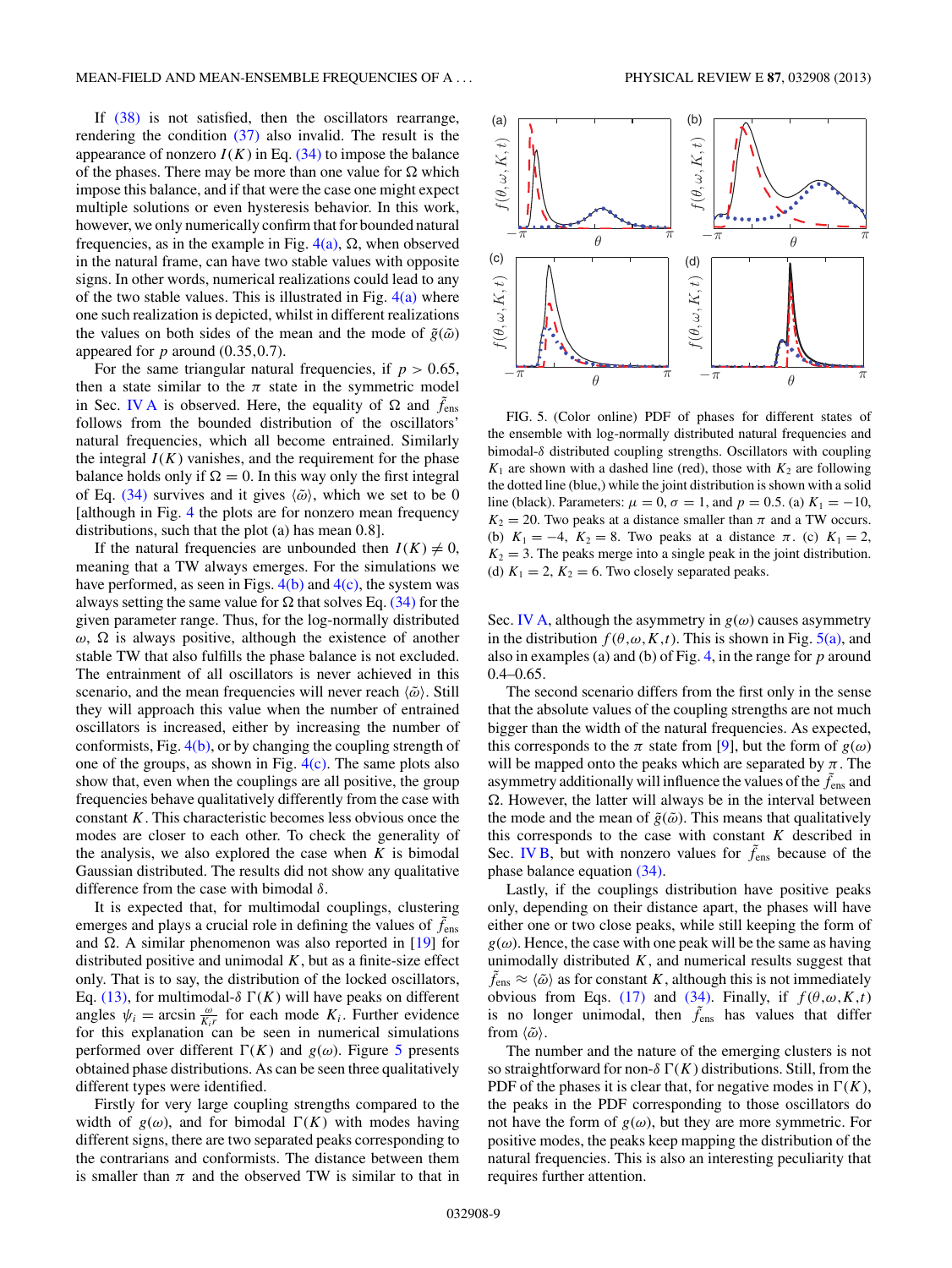<span id="page-9-0"></span>The bottom line is that different, and on first sight counterintuitive values for the entrainment and mean ensemble frequency are obtained even for all positive but multimodally distributed couplings, as long as the natural frequencies are nonsymmetric. Nevertheless, a thorough analysis is still needed for this general case of the KM, with the emphasis put on the entrainment at different clusters and their influence to the group behavior.

#### **E. Phase shifted coupling function**

The final model leading to TW of the macroscopic parameters being analyzed here is actually the earliest generalization of the KM [\[15\]](#page-11-0). This model was introduced to allow for entrainment in frames other than the natural. The so called Kuramoto-Sakaguchi model has the form

$$
\dot{\tilde{\theta}} = \tilde{\omega} - K r \sin(\tilde{\theta}_i - \tilde{\psi} - \beta),
$$

where  $\beta$  is a phase shift of the coupling function. Lowdimensional dynamics of this model with Lorentzian  $\tilde{g}$ ( $\tilde{\omega}$ ) can be also obtained using the ansatz  $[20]$ , with derivations being similar to the problem in Sec. [IV A.](#page-3-0) It yields

$$
\frac{\partial \tilde{z}}{\partial t} + \gamma \tilde{z} + \frac{K}{2} (\tilde{z} \tilde{\alpha}^2 e^{i\beta} - \tilde{z}^* e^{-i\beta}) = 0,
$$

which was also obtained in [\[22\]](#page-11-0). From here, one immediately obtains the long-term evolution of  $\psi$ , i.e., the frequency of the TW,

$$
\frac{d\tilde{\psi}}{dt} \equiv \Omega = K \sin \beta - \gamma \tan \beta. \tag{39}
$$

For the mean ensemble frequency in this model, Eq. [\(17\)](#page-3-0) can be analytically solved, and with further substitution of stationary values for  $r$  and  $\Omega$  it transforms to

$$
\tilde{f}_{\text{ens}} = -\text{sgn}(\Omega)\gamma \tan \beta.
$$

This directly leads to

$$
\tilde{f}_{\text{ens}} = K \sin \beta - 2\gamma \tan \beta, \tag{40}
$$

which can also be straightforwardly obtained from Eq. [\(23\)](#page-4-0) after applying the residue theorem for the integral over *ω*. The stationary values of the macroscopic parameters of this system are illustrated in Fig. 6. There, it is also obvious that  $|\tilde{f}_{\text{ens}}| < |\Omega|$  and that the frequencies have odd symmetry, features which are a direct consequence of Eqs. (39) and (40).

It is worth noting that by taking the derivative over *β* from expressions  $(39)$  and  $(40)$ , extreme values for both mean frequencies follow as

$$
\beta_{\text{max/min}} = \pm \arccos \sqrt[3]{2\gamma/K}
$$

for  $\Omega$  and

$$
\beta_{\text{max/min}} = \pm \arccos \sqrt[3]{\gamma/K}
$$

for  $\tilde{f}_{\text{ens}}$ . Of course, since the population should be coherent, parameters have to be chosen such that  $K > K_c = 2\gamma/\cos \beta$ holds. Thus, the values of the phase shift *β* that produce maximum deviation in both mean-ensemble and mean-field frequencies are directly obtained.



FIG. 6. (Color online) The mean field's amplitude *r*, the phase velocity  $\Omega$ , and the mean frequency of the ensemble  $\tilde{f}_{\text{ens}}$  vs the phase shift  $β$ . Results from the theoretical predictions for the lowdimensional dynamics, Eqs.  $(39)$  and  $(40)$ , are given with a solid line (black) for  $r$ , a dotted line (red) for  $\Omega$ , and a dashed line (blue) for  $\tilde{f}_{\text{ens}}$ . Results from numerical simulations, Eq. [\(1\),](#page-1-0) of the ensemble are shown with squares (black) for  $r$ , triangles (red) for  $\Omega$ , and diamonds (blue) for  $\tilde{f}_{\text{ens}}$ . Parameters:  $\gamma = 0.5$ ,  $K = 6$ , and  $\alpha \in [-4\pi/9, 4\pi/9]$ .

### **V. SUMMARY**

The TW state in the KM occurs whenever the symmetry in either the natural frequencies or the coupling function itself is broken. For asymmetric coupling strengths on the other hand, the wave occurs only for certain coupling parameters. The results of this study indicate that, in populations with an asymmetric, bell-shaped distribution of the nonsynchronized oscillators and equal couplings, the mean-ensemble frequency is always the mean of the natural frequencies. In contrast, the TW of the synchronized oscillators—the mean-field frequency—has a value between the mean and the mode of those. When the asymmetry originates from the coupling strengths or the coupling function, both mean frequencies have nontrivial values. In particular they differ from the mean or the modes of the frequency distribution.

The case of the asymmetric unimodal frequency distribution has quite a straightforward explanation. Here the frequency of synchronization is a result of the interplay between the cluster of the locked oscillators and the whole ensemble. Synchronized oscillators tend toward frequency locking at the mode, where the density of similar oscillators is the highest, whilst the influence of all oscillators would be balanced if it is at the mean of all natural frequencies. The compromise is achieved through the self-consistent system for the phase balance, and Eq. [\(32\)](#page-5-0) follows directly from this interplay. This balance would be destroyed if the nucleus is either on the peak or on the mean.

By increasing the number of locked oscillators, the meanfield frequency shifts towards the less skewed side of the distribution, i.e., towards the mean, because the number and the influence of the drifting oscillators decreases. Finally, once all the oscillators get locked, the frequency of the entrainment will be exactly the mean of the distribution. In this way, the influence of all oscillators is equal. The same explanation can be applied for bimodal or multimodal cases, since again there is only one cluster of synchronized oscillators in the TW state.

On the other hand, in the case of contrarians and conformists, the physical explanation of the mean-ensemble frequency, the frequency of entrainment, and their difference, is not yet very clear. Previous work went as far as showing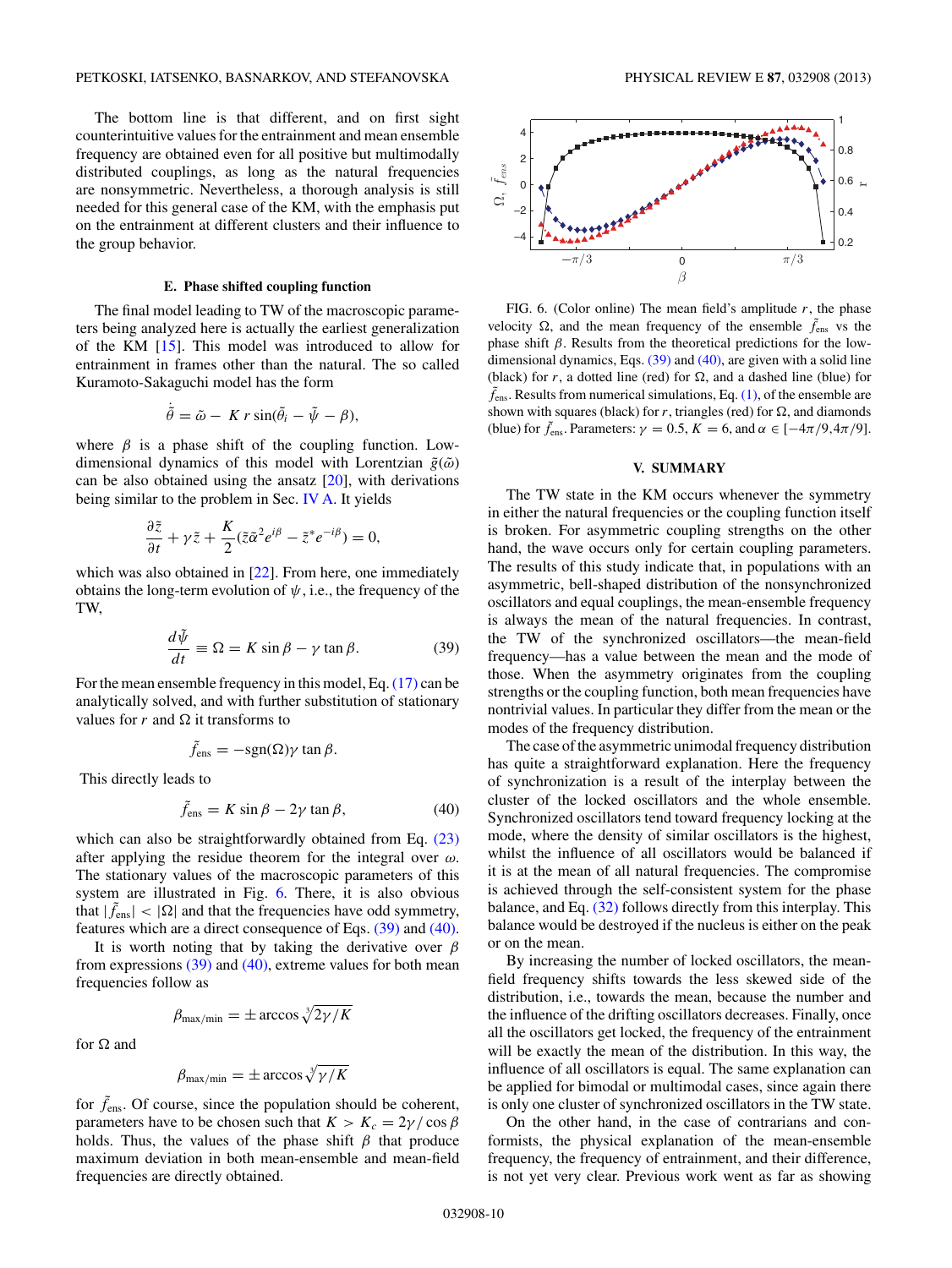that, in some parameter spaces for opposite sign couplings, both peaks in the distribution of the phases lose their stability. Instead, they start to chase each other and are no longer a distance of  $\pi$  apart, hence producing the TW. Here we have emphasized that this behavior simply acts to preserve the phase balance, which directly gives the value of the entrainment frequency, while its influence on arranging the nonsynchronized oscillators also makes it responsible for the mean ensemble frequency. Despite this, we believe that, even by showing, analytically and numerically, that the velocity of the mean phase and the frequency of the ensemble differ in this case, an important characteristic that seems to be unique for TW states only is immediately revealed. This explanation was missing when the model was first introduced [\[9\]](#page-11-0), and clear distinction between macroscopic frequencies was not made. Moreover, "the mean phase velocity" obtained through the low-dimensional dynamics was defined as the mean-ensemble frequency.

In the more general and realistic situation, with asymmetric frequencies and distributed couplings, the macroscopic frequencies can have values in very unexpected boundaries even outside the limits of the natural frequencies. The reason for this complex behavior is again a result of the system's self-arranging, such that the influence of the nonsynchronized oscillators to the mean-field amplitude vanishes and the phase balance is maintained. In order for this to be achieved for multimodally distributed couplings, there are different clusters of synchronized oscillators for each mode. This case also shows possibilities for further research either in eventual hysteresis dynamics and seeking the number of stable solutions, or in the clustering phenomena for distributed coupling strengths.

When the asymmetry is induced through the coupling function itself the macroscopic frequencies always differ, in a similar way to the case when it stems from the coupling parameters. In that sense the mean-ensemble frequency is of the same sign, but with lower absolute value than the mean-field frequency. Also, their dependence on the phase shift is nonlinear, and the ways they respond to the shift do not coincide, with both of them having the highest values for different phase shifts.

Taken together, these results suggest that, whenever the population is experiencing a TW, the locking of the oscillators is at a frequency different from the mean of the instantaneous frequencies. Since in inverse problems or in experiments it is often only the macroscopic parameters that can be obtained, a clear interpretation of the observed *mean frequency* is always needed. Moreover, the asymmetric scenarios tend to be far more abundant in the real physical systems. That is to say, asymmetry of the natural frequencies can immediately make any scenario more realistic, whilst few of the examples with opposite coupling strengths can be traced in inhibitory and excitatory neurons [\[23\]](#page-11-0) or in social dynamics [\[18\]](#page-11-0). As for the phase-shifted coupling function, although it was introduced to describe the formation of nonlinear waves in nonoscillatory media [\[15\]](#page-11-0), it can be used to model various phenomena, such as Josephson junctions [\[3\]](#page-11-0), mammalian intestines, and heart cells [\[24\]](#page-11-0). Hence, in the models based on measurements, like those describing the brain dynamics [\[4\]](#page-11-0), one should precisely define to which of the macroscopic frequencies, of the mean field or mean ensemble, the measured frequency corresponds.

Finally, this work reveals the strong need for future research that should explain the physical link between the observed mean frequency of any system with cooperative dynamics and the two macroscopic frequency parameters described here for nontrivial cases.

## **ACKNOWLEDGMENTS**

The study was supported by the EPSRC; S.P. is supported by the Lancaster University Ph.D. grant and L.B. was supported by Faculty of Computer Science and Engineering at the Ss. Cyril and Methodius University and ERC Grant No. 266722 (SUMO project). We are grateful to Gemma Lancaster and Phil Clemson for their useful comments on the manuscript.

## **APPENDIX: GENERAL FORMULA FOR THE MEAN ENSEMBLE FREQUENCY**

We work in the reference frame rotating with  $\Omega = \dot{\psi}$ . In this frame, the locked oscillators are frozen and one has to consider the drifting ones only, Eq. [\(14\).](#page-2-0) This can be applied in the expression for the mean frequency of the ensemble, Eq. [\(11\),](#page-2-0) which becomes

$$
f_{\text{ens}} = \int_{-\pi}^{\pi} \iint_{|\omega| > |Kr|} (\omega - Kr \sin \theta) g(\omega) \Gamma(K)
$$
  
 
$$
\times \frac{\sqrt{(\omega)^2 - (Kr)^2}}{2\pi |\omega - Kr \sin(\theta)|} d\omega dK d\theta
$$
  
=  $I_1 - I_2.$  (A1)

The first integral is

$$
I_1 = \iint_{|\omega| > |Kr|} \omega \Gamma(K) g(\omega) dK \, d\omega, \tag{A2}
$$

because of the probability normalization

$$
\int_0^{2\pi} \frac{\sqrt{(\omega)^2 - (Kr)^2}}{2\pi |\omega - Kr\sin\theta|} d\theta = 1.
$$
 (A3)

The second integral requires more calculation. Integrating over the phases first, for positive frequencies  $\omega > |Kr|$  it yields

$$
\int_0^{2\pi} \frac{\sqrt{\omega^2 - (Kr)^2} Kr \sin \theta}{2\pi |\omega - Kr \sin \theta|} d\theta = \omega - \sqrt{\omega^2 - (Kr)^2}, \quad (A4)
$$

while for negative frequencies  $\omega < -|Kr|$ 

$$
\int_0^{2\pi} \frac{\sqrt{\omega^2 - (Kr)^2} Kr \sin \theta}{2\pi |\omega - Kr \sin \theta|} d\theta = \omega + \sqrt{\omega^2 - (Kr)^2}.
$$
 (A5)

It is interesting to note that both integrals are even in *K*. Following this, the second integral, *I*2, simply becomes

$$
I_2 = \int_{-\infty}^{\infty} \int_{-\infty}^{-|Kr|} g(\omega) \Gamma(K) [\omega + \sqrt{\omega^2 - (Kr)^2}] d\omega dK
$$

$$
+ \int_{-\infty}^{\infty} \int_{|Kr|}^{\infty} g(\omega) \Gamma(K) [\omega - \sqrt{\omega^2 - (Kr)^2}] d\omega dK.
$$
(A6)

After partial cancellation of  $I_2$  with  $I_1$  because of  $(A1)$  one obtains a simple formula for calculation of the mean ensemble